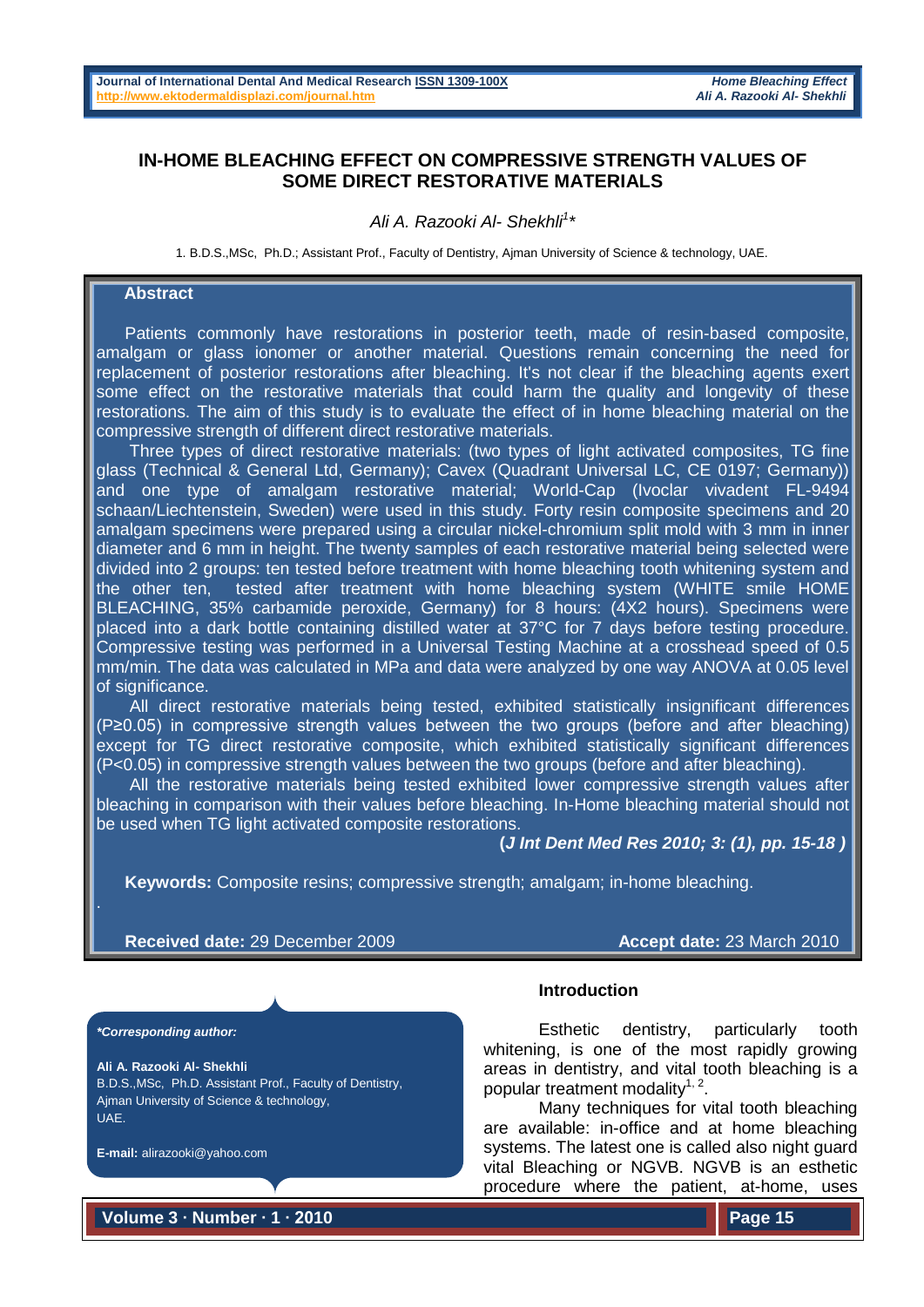**Journal of International Dental And Medical Research ISSN [1309-100X](http://www.ektodermaldisplazi.com/dergi.htm)** *Home Bleaching Effect* **http://www.ektodermaldisplazi.com/journal.htm** 

custom-fitted prostheses to apply a solution to lighten vital teeth. The American Dental Association's (ADA) accepted standard for the procedure recognizes the use of a 10% carbamide peroxide or CP material. The CP concentration, however, may vary from 10-35%.

Restorative filling materials used in dentistry require long-term durability in the oral cavity<sup>3</sup>. In order to find out the performance of restorative materials against masticatory forces, it is required to determine the compressive strength values of the restorative materials. Several investigators have studied the effects of home bleaching on oral tissues and restorative materials $4, 5$ .

At-home as well as in-office bleaching agents have a softening effect on some tooth colored restorative material, and the patient must be aware before using them $6$ .

# **Material and Methods**

Three types of direct restorative materials (two types of light activated composites, TG fine glass (Technical & General Ltd, Germany) and Cavex (Quadrant Universal LC, CE 0197; Germany) and one type of amalgam, World-Cap) were used in this study.

Forty resin composite specimens were prepared (20 for each type of composites being tested) by incremental (three increments) insertion of composite into a circular nickelchromium split mold with 3 mm in inner diameter and 6 mm in height and cured using Blue phase C5 (Ivoclar, Vivadent) LCU for 40 seconds for each 2 mm increment of composite thickness. For the preparation of the 20 amalgam specimens, the freshly triturated World-Cap amalgam (Non-gamma-2, spherical 40% silver alloy amalgam in self-activating capsule, Ivoclar vivadent FL-9494 schaan/Liechtenstein, Sweden) was introduced into the mold and condensed incrementally into the mold until it became over filled then by simple movement of a glass slide over the excess amalgam, the top surface of the specimen became flat. After 24 hours, the two halves of the mold were separated and the amalgam cylindrical specimen was removed.

Twenty samples were prepared for each restorative material being tested, ten tested before treatment with home bleaching tooth whitening system and the other ten tested after treatment with home bleaching system (WHITE

smile HOME BLEACHING, 35% carbamide peroxide, Weinheimer strabe 6. 69488 birkenau. Germany) for 8 hours: (4X2 hors).

Specimens were placed into a dark bottle containing distilled water at 37°C for 7 days before testing procedure. Specimens were positioned vertically on the testing machine base and subjected to compressive load until failure. Compressive testing was performed in a Universal Testing Machine at a crosshead speed of 0.5 mm/min.

The compressive strength (CS) was calculated by dividing the failure load (F) by the cross-sectional area, i.e.: CS = F/πR2, where R is the radius of the cross-section of the specimen.

Mean compressive strength values were expressed in MPa and data were analyzed by one way ANOVA at the 0.05 level of significance.

#### **Results**

Mean compressive strength values, standard deviations of amalgam, Cavex and TG composites in MPa before and after bleaching are presented in table 1.

|      | Amalgam |       | Cavex  |         | 1G     |       |
|------|---------|-------|--------|---------|--------|-------|
|      | before  | after | before | l after | before | after |
| Mean | 159.2   | 138.5 | 204.8  | 201.8   | 241.   | 182.2 |
| SD   | 20.92   | 44.13 | 65.18  | 37.79   | 44.39  |       |

**Table 1.** Mean compressive strength values and standard deviations of tested restorative materials before and after bleaching in MPa.

For amalgam restoration, statistical analysis of data by using one-way analysis of variance (ANOVA) revealed that, there was statistically insignificant difference (₹P.05) in compressive strength values between the two groups before and after bleaching as shown in Table (2).

| Source        | DE | SS    | MS   |      | D     |
|---------------|----|-------|------|------|-------|
| <b>Factor</b> |    | 2142  | 2142 | 1.80 | 0.197 |
| Error         | 18 | 21464 | 1192 |      |       |
| <b>Total</b>  | 19 | 23607 |      |      |       |

**Table 2.** ANOVA for amalgam before and after bleaching.

For Cavex composite restoration, statistical analysis of data by using one-way analysis of variance (ANOVA) revealed that,

**Volume 3 ∙ Number ∙ 1 ∙ 2010**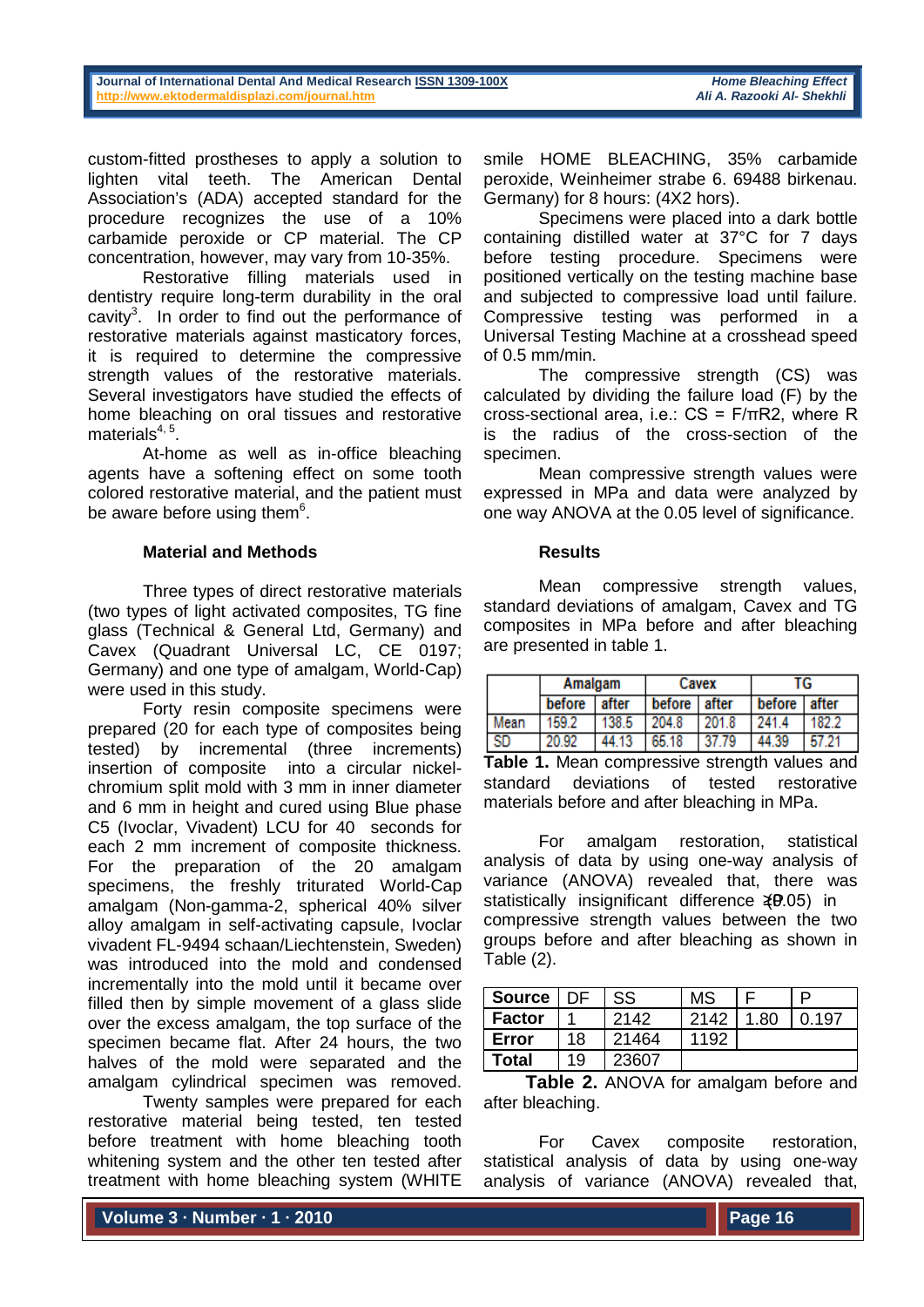there was statistically insignificant difference (P≥0.05) in compressive strength values between the two groups before and after bleaching as shown in Table (3).

| Source        | DE | <b>SS</b> | <b>MS</b> |      | D     |
|---------------|----|-----------|-----------|------|-------|
| <b>Factor</b> |    | 45        | 45        | በ በ2 | 0.901 |
| Error         | 18 | 51091     | 2838      |      |       |
| Total         | 19 | 51136     |           |      |       |

**Table 3.** ANOVA for Cavex composite before and after bleaching.

For TG composite restoration, statistical analysis of data by using one-way analysis of variance (ANOVA) revealed that, there was statistically significant difference (P<0.05) in compressive strength values between the two groups before and after bleaching as shown in Table (4).

| Source        | DE | SS    | MS    |      |       |
|---------------|----|-------|-------|------|-------|
| <b>Factor</b> |    | 17523 | 17523 | 6.68 | 0.019 |
| Error         | 18 | 47192 | 2622  |      |       |
| <b>Total</b>  | 19 | 64715 |       |      |       |

**Table 4.** ANOVA for TG composite before and after bleaching.

# **Discussion**

In order to find out the performance of restorative materials against masticatory forces, it is required to determine the compressive strength values of the restorative materials.

Bleaching agents affect lightening of discolored tooth structure through decomposition of peroxide into free radicals. The free radicals break down large pigmented molecules included in reflecting a specific wavelength of light and are responsible for the color stain in enamel, into smaller less pigmented molecules through oxidation and reduction<sup>7, 8</sup>.

In addition to the oxidizing agent used in the at-home bleaching procedure an additive called carbopol (carboxy polymethelene) may be added to thicken the gel that improves adherence to the tooth surface and prolongs the release of oxygen. This additive keeps the gel contained within the tray better and slows the chemical reaction<sup>9</sup>.

The effect of the active agents of bleaching solutions has not been adequately investigated since there have been a limited

number of studies done on their effects on restorative materials<sup>1, 10</sup>. TG composite is the only direct restorative showed a significant difference reduction in compressive strength values (Table 4) after the exposure to the at home bleaching process compared to other direct restorative materials being tested in this<br>study (World-Cap amalgam and Cavex study (World-Cap amalgam and Cavex composite were insignificantly affected by bleaching material (Tables 2&3).

This could be contributed to the type, size, and volume fraction of the filler particles and the degree to which the filler is bonded to the resin matrix. Filler-matrix interactions appear to have a great effect on increasing the resistance of composite resin $11$ .

| Restorative                                               | <b>Classification</b> | Composition               |  |  |
|-----------------------------------------------------------|-----------------------|---------------------------|--|--|
| material                                                  |                       |                           |  |  |
| World- Cap                                                | Non-gamma-2.          | One size 1 capsule        |  |  |
| amalgam                                                   | spherical 40%         | contains:                 |  |  |
|                                                           | silver alloy          | Powder Silver: 183 mg     |  |  |
|                                                           | amalgamin self-       | Tin: 142 ma               |  |  |
|                                                           | activating capsule.   | Copper: 133 mg            |  |  |
|                                                           |                       | Liquid Mercury: 400 mg    |  |  |
| Cavex                                                     | Fluoride releasing    | Bis-GMA matrix and        |  |  |
|                                                           | radiopaque            | contains 60% filler by    |  |  |
|                                                           | microglass            | volume (72% by weight)    |  |  |
|                                                           | composite for         | which is:                 |  |  |
|                                                           | universal             | • Ba-Al-F-silicate glass  |  |  |
|                                                           | application.          | $(0.02 - 2 \mu m)$        |  |  |
|                                                           |                       | • Highly dispersed        |  |  |
|                                                           |                       | silicon dioxide (0.02-    |  |  |
|                                                           |                       | $0.07 \,\mathrm{\mu m}$   |  |  |
| TG                                                        | Fine glass hybrid     | Barium glass (silan)      |  |  |
|                                                           | light-activated       | 74% pyrogenic silica      |  |  |
|                                                           | composite             | (silan) 3% in a matrix of |  |  |
|                                                           |                       | <b>TEGDMA</b><br>Bis-GMA. |  |  |
|                                                           |                       | and UDMA                  |  |  |
| 5<br>Tahle<br>Comnosition<br>the materials<br>heina<br>∩f |                       |                           |  |  |

**Table 5.** Composition of the materials being tested (manufacturer's data).



**Figure 1.** Mean compressive strength values for restorative materials before and after bleaching.

**Volume 3 ∙ Number ∙ 1 ∙ 2010**